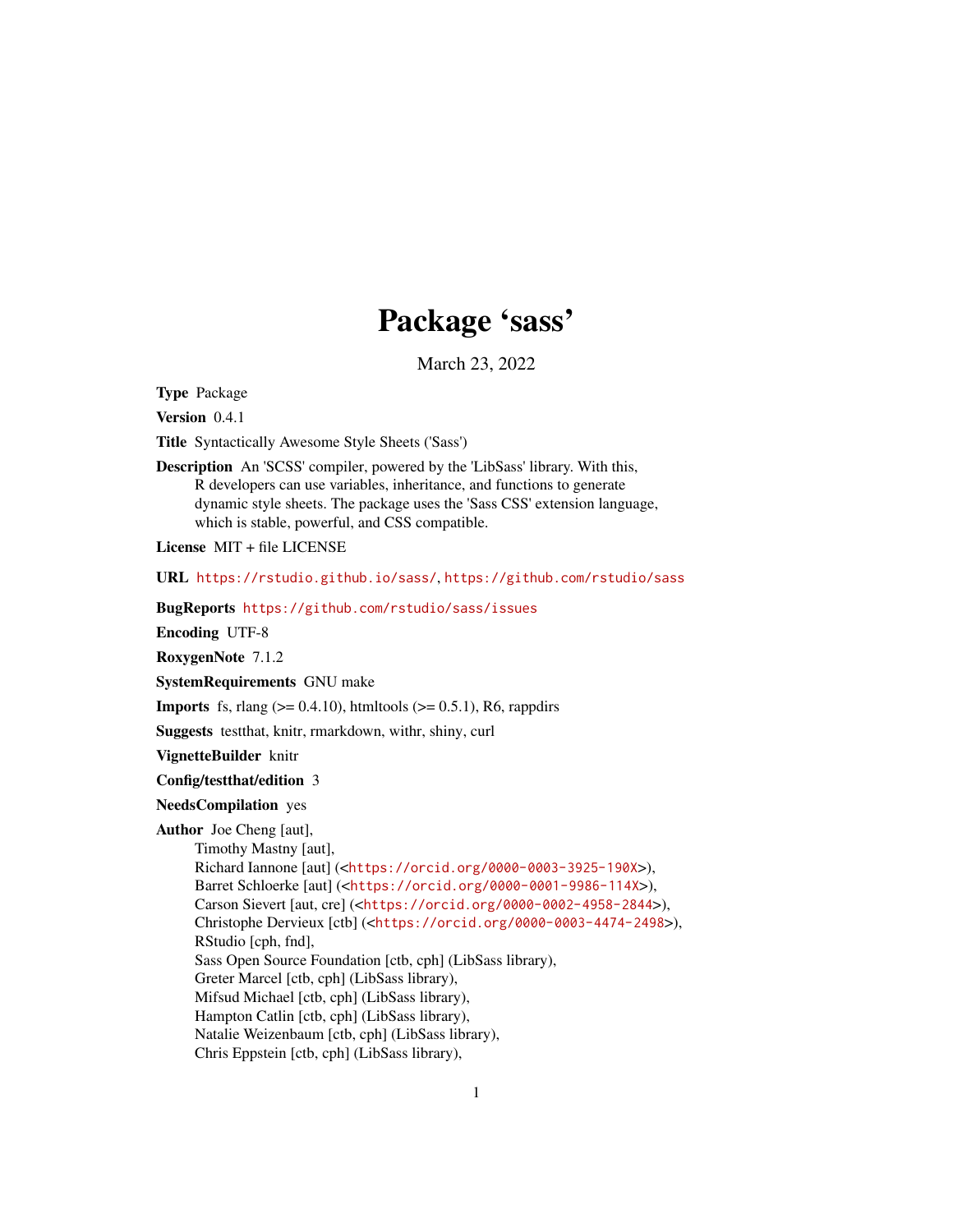<span id="page-1-0"></span> $2 \cos \theta$  as  $\sin \theta$  as  $\sin \theta$  as  $\sin \theta$  as  $\sin \theta$  as  $\sin \theta$  as  $\sin \theta$  as  $\sin \theta$  as  $\sin \theta$  as  $\sin \theta$  as  $\sin \theta$  as  $\sin \theta$  as  $\sin \theta$  as  $\sin \theta$  as  $\sin \theta$  as  $\sin \theta$  as  $\sin \theta$  as  $\sin \theta$  as  $\sin \theta$  as  $\sin \theta$  as  $\sin \theta$  as  $\sin \theta$  as

Adams Joseph [ctb, cph] (json.cpp), Trifunovic Nemanja [ctb, cph] (utf8.h)

Maintainer Carson Sievert <carson@rstudio.com>

Repository CRAN

Date/Publication 2022-03-23 17:10:02 UTC

## R topics documented:

#### $\bf 1$ ndex  $\bf 20$  $\bf 20$

<span id="page-1-1"></span>

as\_sass *Convert an R object into Sass code*

## Description

Converts multiple types of inputs to a single Sass input string for [sass\(\)](#page-7-1).

## Usage

as\_sass(input)

## Arguments

input Any of the following:

- A character vector containing Sass code.
- A named list containing variable names and values.
- A [sass\\_file\(\)](#page-11-1), [sass\\_layer\(\)](#page-12-1), and/or [sass\\_bundle\(\)](#page-12-2).
- A [list\(\)](#page-0-0) containing any of the above.

## Value

a single character value to be supplied to [sass\(\)](#page-7-1).

## References

[https://sass-lang.com/documentation/file.SASS\\_REFERENCE.html#import](https://sass-lang.com/documentation/file.SASS_REFERENCE.html#import)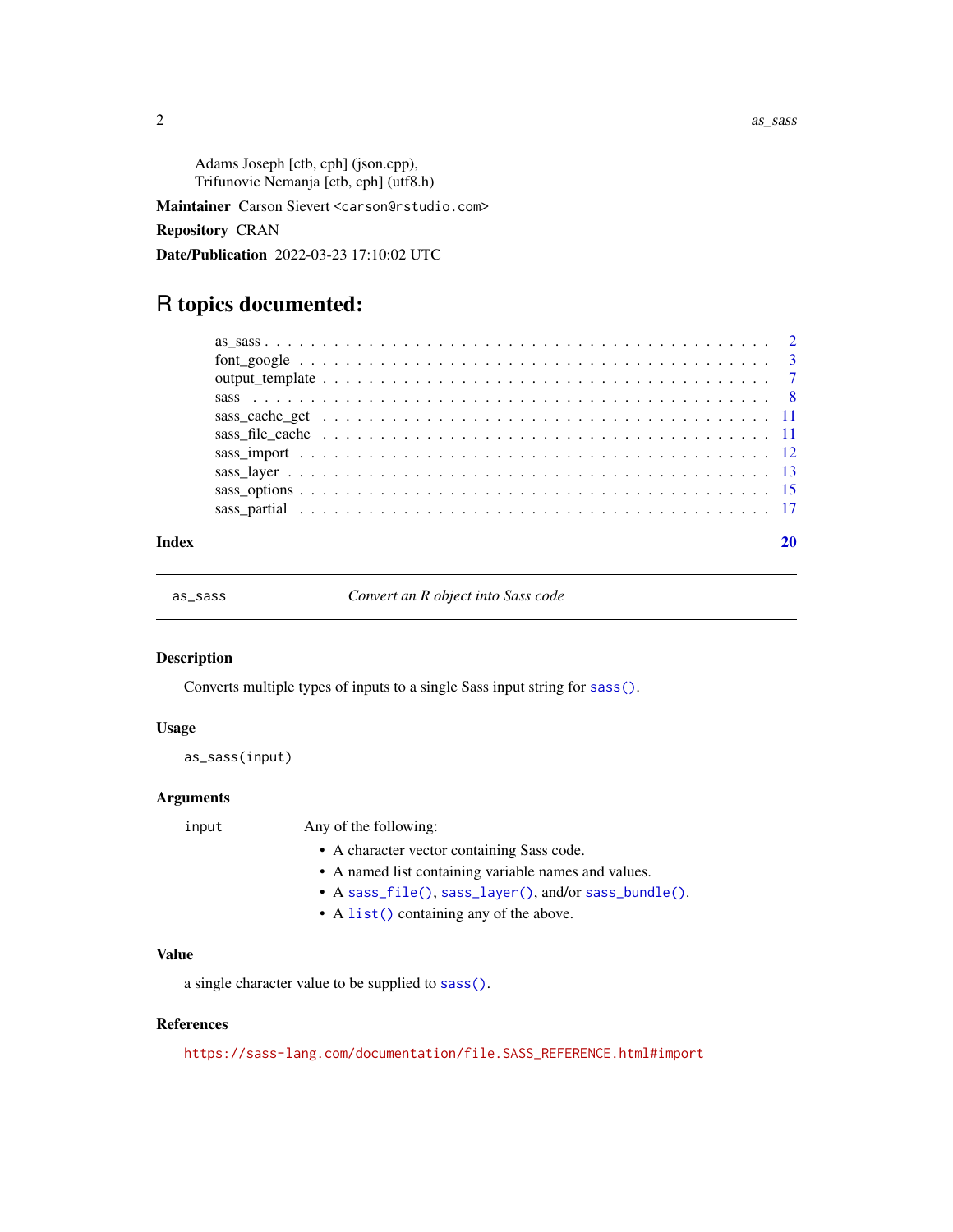## <span id="page-2-0"></span>font\_google 3

## Examples

```
# Example of regular Sass input
as_sass("body { color: \"blue\"; }")
# There is support for adding variables
as_sass(
 list(
   list(color = "blue"),
   "body { color: $color; }"
   )
)
# Add a file name
someFile <- tempfile("variables")
# Overwrite color to red
write("$color: \"red\";", someFile)
input <-
  as_sass(
   list(
      list(color = "blue"),
      sass_file(someFile),
      "body { color: $color; }"
      )
  \lambdainput
# The final body color is red
sass(input)
```
font\_google *Helpers for importing web fonts*

## <span id="page-2-1"></span>Description

Include font file(s) when defining a Sass variable that represents a CSS font-family property.

## Usage

```
font_google(
 family,
 local = TRUE,cache = sass_file_cache(sass_cache_context_dir()),
 wght = NULL,ital = NULL,
```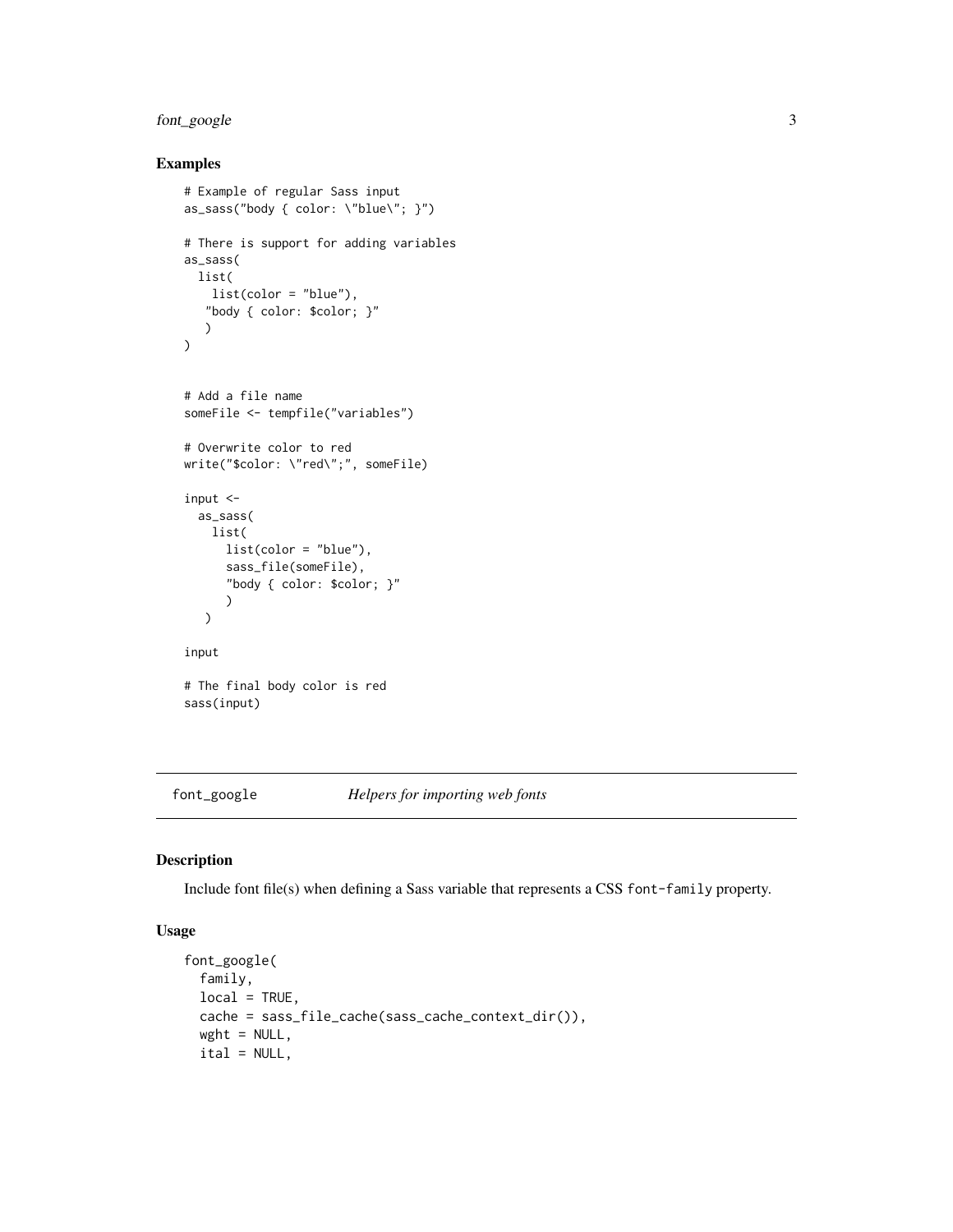```
display = c("swap", "auto", "block", "fallback", "optional")
\lambdafont_link(family, href)
font_face(
 family,
 src,
 weight = NULL,style = NULL,
 display = c("swap", "auto", "block", "fallback", "optional"),
 stretch = NULL,
 variant = NULL,
 unicode_range = NULL
\mathcal{L}font_collection(..., default_flag = TRUE, quote = TRUE)
```

```
is_font_collection(x)
```

| family  | A character string with a <i>single</i> font family name.                                                                                                                        |
|---------|----------------------------------------------------------------------------------------------------------------------------------------------------------------------------------|
| local   | Whether or not download and bundle local (woff) font files.                                                                                                                      |
| cache   | A sass_file_cache() object (or, more generally, a file caching class with<br>\$get_file() and \$set_file() methods). Set this argument to FALSE or NULL to dis-<br>able caching. |
| wght    | One of the following:                                                                                                                                                            |
|         | • NULL, the default weight for the family.                                                                                                                                       |
|         | • A character string defining an axis range                                                                                                                                      |
|         | • A numeric vector of desired font weight(s).                                                                                                                                    |
| ital    | One of the following:                                                                                                                                                            |
|         | • NULL, the default font-style for the family.                                                                                                                                   |
|         | • 0, meaning font-style: normal                                                                                                                                                  |
|         | • 1, meaning font-style: italic                                                                                                                                                  |
|         | $\bullet$ c(0,1), meaning both normal and italic                                                                                                                                 |
| display | A character vector for the font-display @font-face property.                                                                                                                     |
| href    | A URL resource pointing to the font data.                                                                                                                                        |
| src     | A character vector for the src @font-face property. Beware that is character<br>strings are taken verbatim, so careful quoting and/or URL encoding may be<br>required.           |
| weight  | A character (or numeric) vector for the font-weight @font-face property.                                                                                                         |
| style   | A character vector for the font-style @font-face property.                                                                                                                       |
| stretch | A character vector for the font-stretch @font-face property.                                                                                                                     |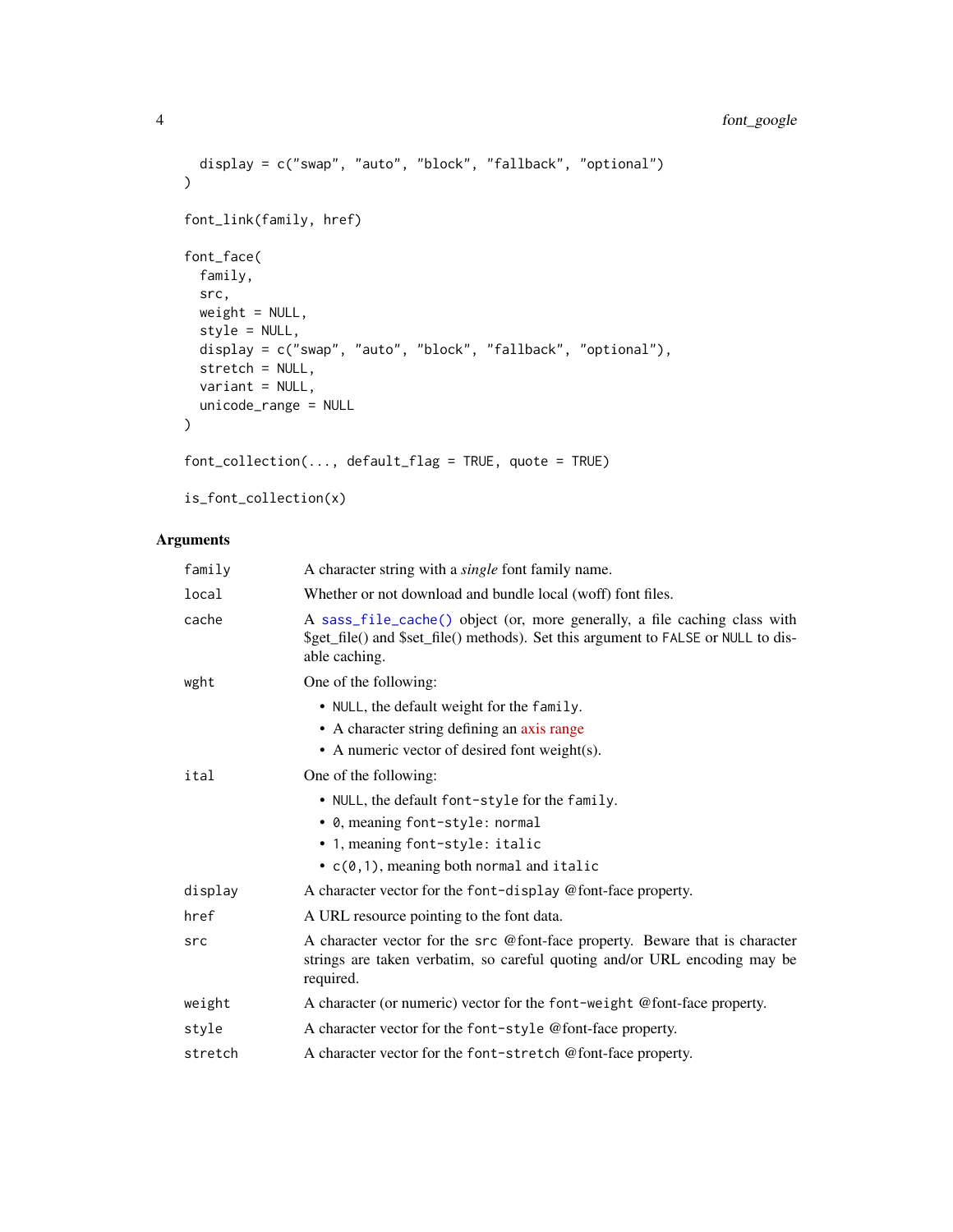## <span id="page-4-0"></span>font\_google 5

| variant       | A character vector for the font-variant @font-face property.                                                                                                                                                     |
|---------------|------------------------------------------------------------------------------------------------------------------------------------------------------------------------------------------------------------------|
| unicode_range | A character vector for unicode-range @font-face property.                                                                                                                                                        |
| $\ddots$ .    | a collection of font_google(), font_link(), font_face(), and/or charac-<br>ter vector(s) (i.e., family names to include in the CSS font-family properly).<br>Family names are automatically quoted as necessary. |
| default_flag  | whether or not to include a ! default when converted to a Sass variable with<br>$as\_sass()$ .                                                                                                                   |
| quote         | whether or not to attempt automatic quoting of family names.                                                                                                                                                     |
| X             | test whether x is a font_collection(), font_google(), font_link(), or<br>font_face() object.                                                                                                                     |

## Details

These helpers must be used the named list approach to variable definitions, for example:

## list(

```
list("font-variable" = font_google("Pacifico")),
 list("body{font-family: $font-variable}")
\lambda
```
#### Value

a [sass\\_layer\(\)](#page-12-1) holding an [htmltools::htmlDependency\(\)](#page-0-0) which points to the font files.

## Font fallbacks

By default, font\_google() downloads, caches, and serves the relevant font file(s) locally. By locally serving files, there's a guarantee that the font can render in any client browser, even when the client doesn't have internet access. However, when importing font files remotely (i.e., font\_google(...,local = FALSE) or font\_link()), it's a good idea to provide fallback font(s) in case the remote link isn't working (e.g., maybe the end user doesn't have an internet connection). To provide fallback fonts, use [font\\_collection\(\)](#page-2-1), for example:

```
pacifico <- font_google("Pacifico", local = FALSE)
as_sass(list(
 list("font-variable" = font_collection(pacifico, "system-ui")),
 list("body{font-family: $font-variable}")
))
```
## Default flags

These font helpers encourage best practice of adding a !default to Sass variable definitions, but the flag may be removed via font\_collection() if desired.

```
as_sass(list("font-variable" = pacifico))
#> $font-variable: Pacifico !default;
as_sass(list("font-variable" = font_collection(pacifico, default_flag = F)))
#> $font-variable: Pacifico;
```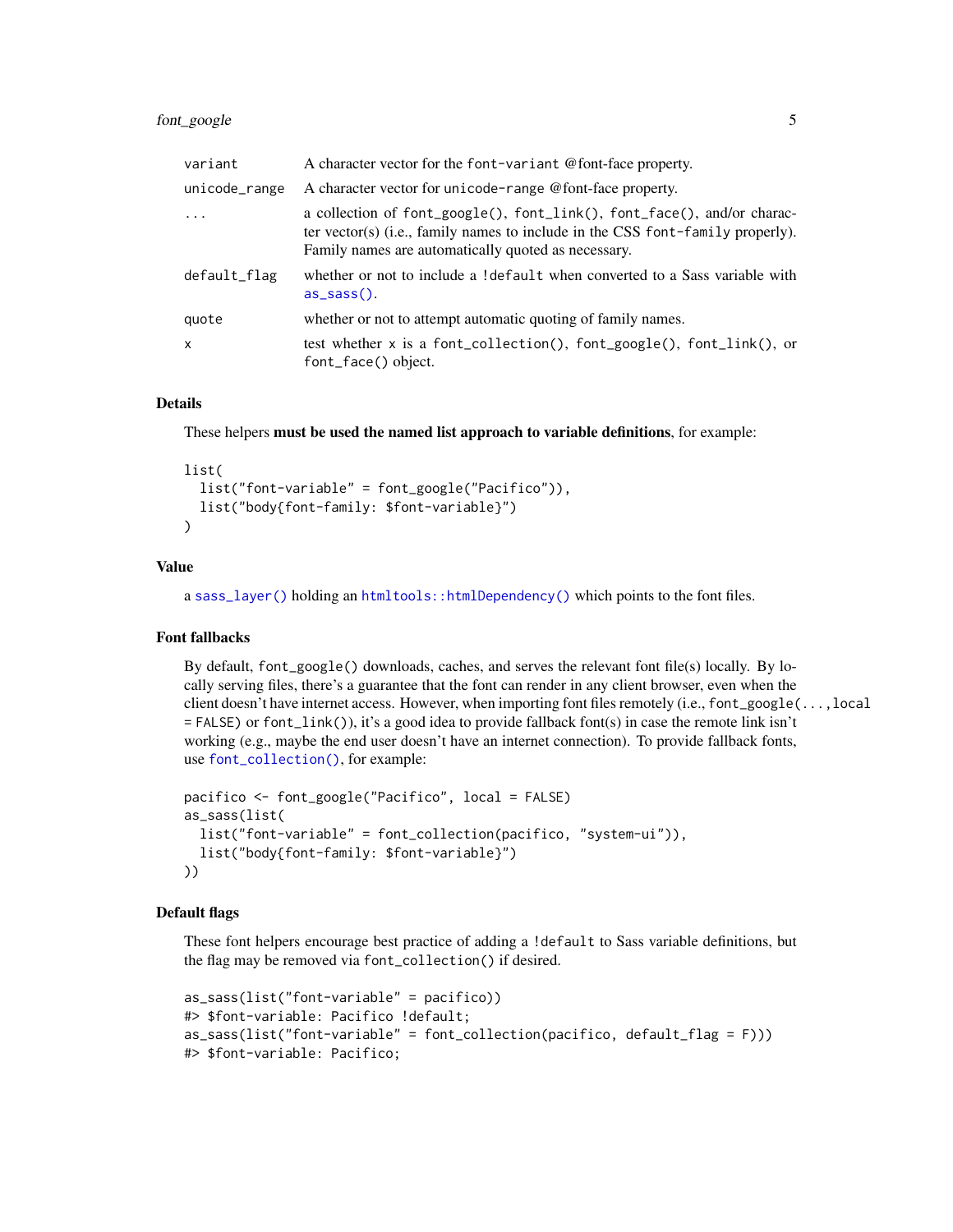#### <span id="page-5-0"></span>Serving non-Google fonts locally

Non-Google fonts may also be served locally with font\_face(), but it requires downloading font file(s) and pointing src to the right location on disk. If you want src to be a relative file path (you almost certainly do), then you'll need to mount that resource path using something like [shiny::addResourcePath\(\)](#page-0-0) (for a shiny app) or servr::httd() (for static HTML).

#### References

<https://developers.google.com/fonts/docs/css2> <https://developer.mozilla.org/en-US/docs/Web/CSS/@font-face> [https://developer.mozilla.org/en-US/docs/Learn/CSS/Styling\\_text/Web\\_fonts](https://developer.mozilla.org/en-US/docs/Learn/CSS/Styling_text/Web_fonts)

```
library(htmltools)
my_font <- list("my-font" = font_google("Pacifico"))
hello <- tags$body(
  "Hello",
  tags$style(
    sass(
      list(
        my_font,
        list("body {font-family: $my-font}")
      )
    \lambda)
)
if (interactive()) {
  browsable(hello)
}
# Three different yet equivalent ways of importing a remotely-hosted Google Font
a \leftarrow font_google("Crimson Pro", wght = "200..900", local = FALSE)
b \leftarrow font_link(
  "Crimson Pro",
  href = "https://fonts.googleapis.com/css2?family=Crimson+Pro:wght@200..900"
\lambdaurl <- "https://fonts.gstatic.com/s/crimsonpro/v13/q5uDsoa5M_tv7IihmnkabARboYF6CsKj.woff2"
c <- font_face(
  family = "Crimson Pro",
  style = "normal",
  weight = "200 900",
  src = paste0("url(", url, ") format('woff2')")
)
```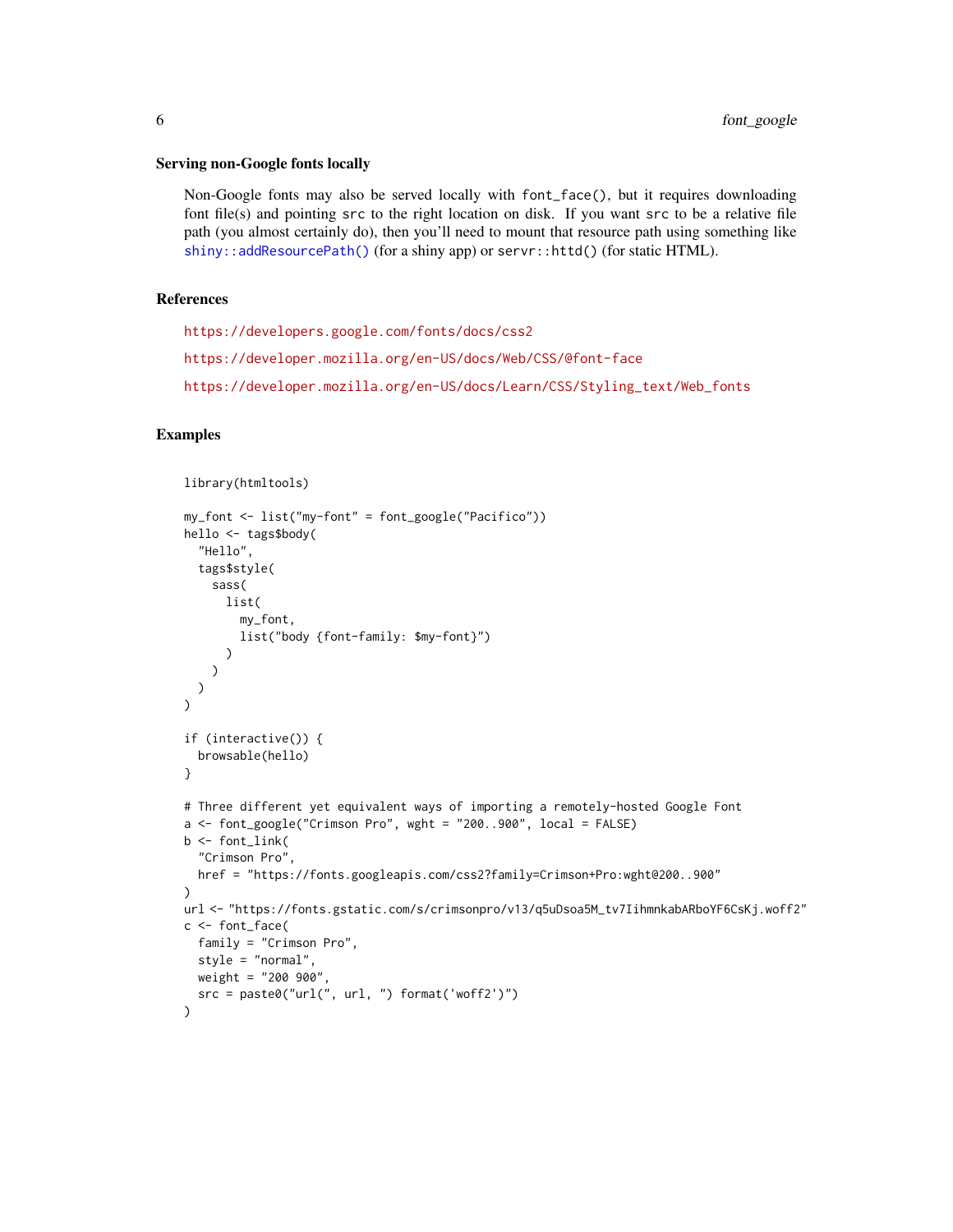<span id="page-6-1"></span><span id="page-6-0"></span>output\_template *An intelligent (temporary) output file*

#### Description

Intended for use with [sass\(\)](#page-7-1)'s output argument for temporary file generation that is cache and options aware. In particular, this ensures that new redundant file(s) aren't generated on a [sass\(\)](#page-7-1) cache hit, and that the file's extension is suitable for the [sass\\_options\(\)](#page-14-1)'s output\_style.

## Usage

```
output_template(
  basename = "sass",
  dirname = basename,
  fileext = NULL,
  path = tempdir()\mathcal{L}
```
## Arguments

| basename | a non-empty character string giving the outfile name (without the extension).                                              |
|----------|----------------------------------------------------------------------------------------------------------------------------|
| dirname  | a non-empty character string giving the initial part of the directory name.                                                |
| fileext  | the output file extension. The default is ".min.css" for compressed and com-<br>pact output styles; otherwise, its ".css". |
| path     | the output file's root directory path.                                                                                     |

## Value

A function with two arguments: options and suffix. When called inside [sass\(\)](#page-7-1) with caching enabled, the caching key is supplied to suffix.

```
sass("body {color: red}", output = output_template())
func <- output_template(basename = "foo", dirname = "bar-")
func(suffix = "baz")
```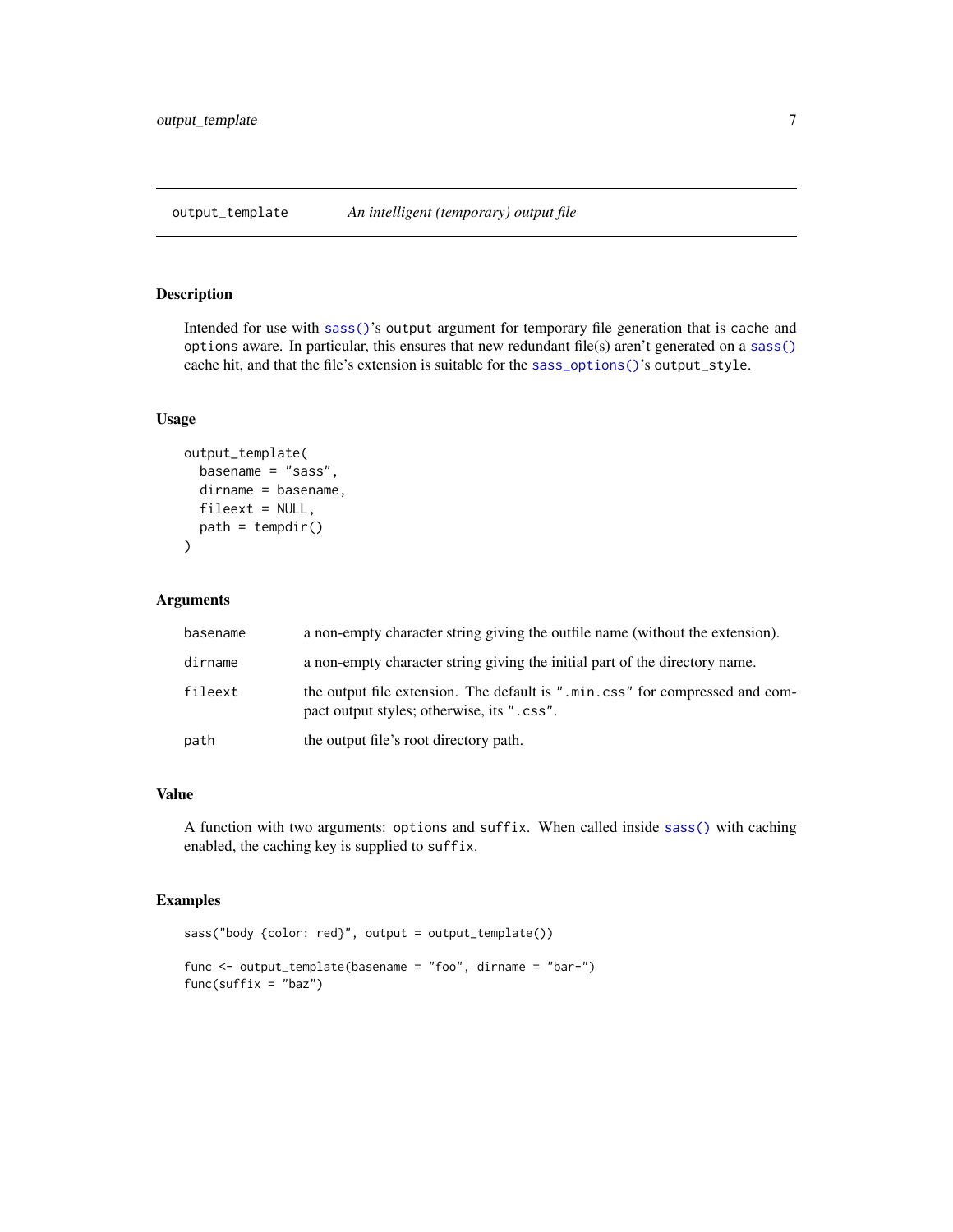<span id="page-7-1"></span><span id="page-7-0"></span>

## Description

Compile Sass to CSS using LibSass.

## Usage

```
sass(
  input = NULL,options = sass_options_get(),
 output = NULL,write_attachments = NA,
 cache = sass_cache_get(),
 cache_key_extra = NULL
\mathcal{L}
```

| input             | Any of the following:                                                                                                                                                                                                                                                                                                                                                                                                               |
|-------------------|-------------------------------------------------------------------------------------------------------------------------------------------------------------------------------------------------------------------------------------------------------------------------------------------------------------------------------------------------------------------------------------------------------------------------------------|
|                   | • A character vector containing Sass code.                                                                                                                                                                                                                                                                                                                                                                                          |
|                   | • A named list containing variable names and values.                                                                                                                                                                                                                                                                                                                                                                                |
|                   | • A sass_file(), sass_layer(), and/or sass_bundle().                                                                                                                                                                                                                                                                                                                                                                                |
|                   | • A list() containing any of the above.                                                                                                                                                                                                                                                                                                                                                                                             |
| options           | Compiler sass_options().                                                                                                                                                                                                                                                                                                                                                                                                            |
| output            | Specifies path to output file for compiled CSS. May be a character string or<br>output_template()                                                                                                                                                                                                                                                                                                                                   |
| write_attachments |                                                                                                                                                                                                                                                                                                                                                                                                                                     |
|                   | If the input contains sass_layer() objects that have file attachments, and output<br>is not NULL, then copy the file attachments to the directory of output. (Defaults<br>to NA, which merely emits a warning if file attachments are present, but does not<br>write them to disk; the side-effect of writing extra files is subtle and potentially<br>destructive, as files may be overwritten.)                                   |
| cache             | This can be a directory to use for the cache, a FileCache object created by<br>sass_file_cache(), or FALSE or NULL for no caching.                                                                                                                                                                                                                                                                                                  |
| cache_key_extra   |                                                                                                                                                                                                                                                                                                                                                                                                                                     |
|                   | additional information to considering when computing the cache key.<br>This<br>should include any information that could possibly influence the resulting CSS<br>that isn't already captured by input. For example, if input contains something<br>like "@import sass_file.scss" you may want to include the file.mtime()<br>of sass_file.scss (or, perhaps, a packageVersion() if sass_file.scss is<br>bundled with an R package). |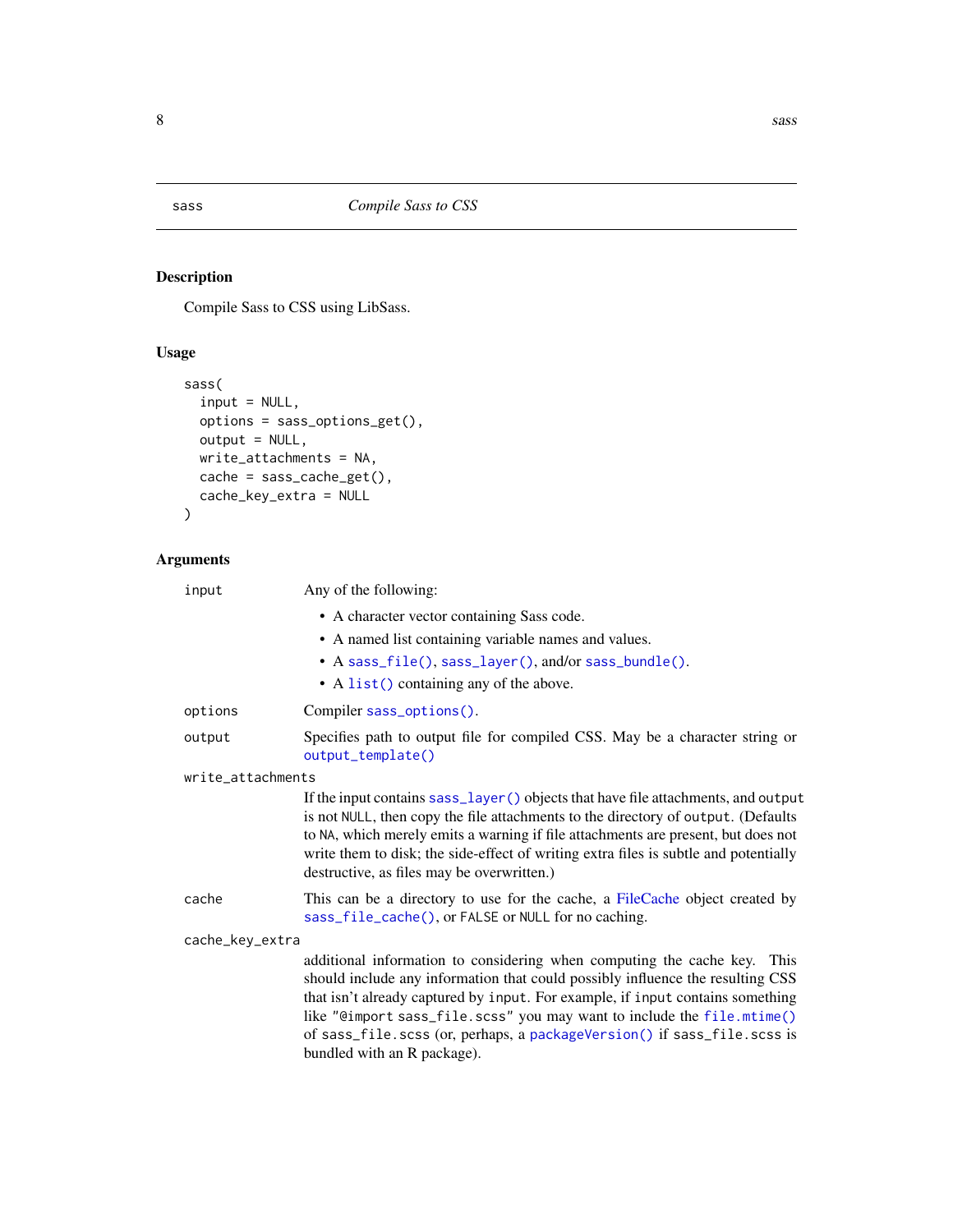<span id="page-8-0"></span>sass and the same of the same of the same of the same of the same of the same of the same of the same of the same of the same of the same of the same of the same of the same of the same of the same of the same of the same

#### Value

If output = NULL, the function returns a string value of the compiled CSS. If output is specified, the compiled CSS is written to a file and the filename is returned.

#### Caching

By default, caching is enabled, meaning that sass() avoids the possibly expensive re-compilation of CSS whenever the same options and input are requested. Unfortunately, in some cases, options and input alone aren't enough to determine whether new CSS output must be generated. For example, changes in local file [imports](https://sass-lang.com/documentation/at-rules/import) that aren't captured through sass  $file()$ [sass\\_import\(\)](#page-11-2), may lead to a false-positive cache hit. For this reason, developers are encouraged to capture such information in cache\_key\_extra (possibly with packageVersion('myPackage') if shipping Sass with a package), and users may want to disable caching altogether during local development by calling options(sass.cache=FALSE).

In some cases when developing and modifying .scss files, [sass\(\)](#page-7-1) might not detect changes, and keep using cached .css files instead of rebuilding them. To be safe, if you are developing a theme with sass, it's best to turn off caching by calling options (sass.cache=FALSE).

If caching is enabled, [sass\(\)](#page-7-1) will attempt to bypass the compilation process by reusing output from previous [sass\(\)](#page-7-1) calls that used equivalent inputs. This mechanism works by computing a *cache key* from each [sass\(\)](#page-7-1) call's input, option, and cache\_key\_extra arguments. If an object with that hash already exists within the cache directory, its contents are used instead of performing the compilation. If it does not exist, then compilation is performed and usual and the results are stored in the cache.

If a file that is included using [sass\\_file\(\)](#page-11-1) changes on disk (i.e. its last-modified time changes), its previous cache entries will effectively be invalidated (not removed from disk, but they'll no longer be matched). However, if a file imported using [sass\\_file\(\)](#page-11-1) itself imports other sass files using @import, changes to those files are invisible to the cache and you can end up with stale results. To avoid this problem when developing sass code, it's best to disable caching with options(sass.cache=FALSE).

By default, the maximum size of the cache is 40 MB. If it grows past that size, the least-recentlyused objects will be evicted from the cache to keep it under that size. Also by default, the maximum age of objects in the cache is one week. Older objects will be evicted from the cache.

To clear the default cache, call sass\_cache\_get()\$reset().

#### See Also

<https://sass-lang.com/guide>

```
# Raw Sass input
sass("foo { margin: 122px * .3; }")
# List of inputs, including named variables
sass(list(
 list(width = "122px"),
  "foo { margin: $width * .3; }"
))
```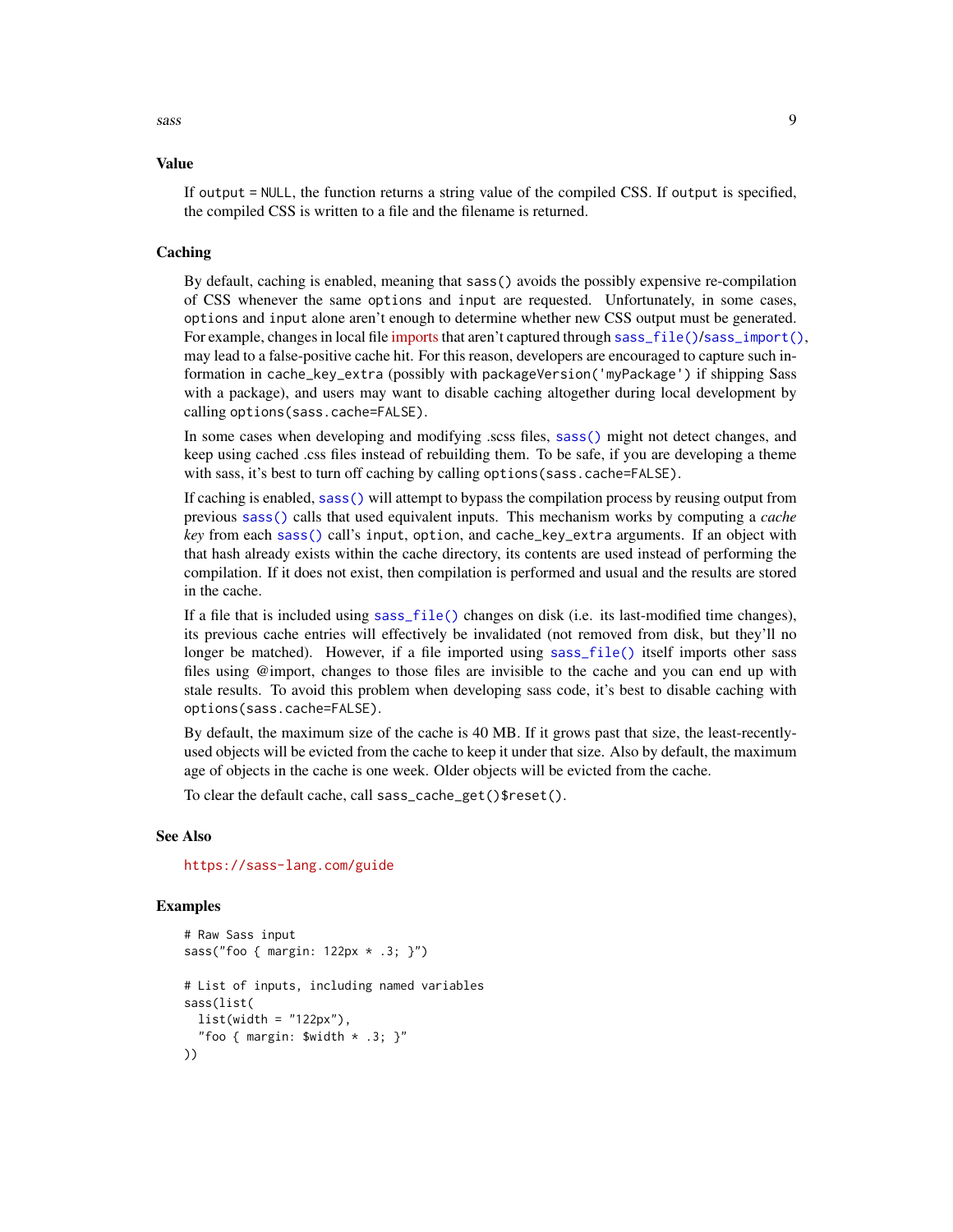```
# Compile a .scss file
example_file <- system.file("examples/example-full.scss", package = "sass")
sass(sass_file(example_file))
# Import a file
tmp_file <- tempfile()
writeLines("foo { margin: $width * .3; }", tmp_file)
sass(list(
 list(width = "122px"),
  sass_file(tmp_file)
))
## Not run:
# ======================
# Caching examples
# ======================
# Very slow to compile
fib_sass <- "@function fib($x) {
 Qif $x <= 1 {
   @return $x
  }
  @return fib(\$x - 2) + fib(\$x - 1);}
body {
  width: fib(27);
\gamma"
# The first time this runs it will be very slow
system.time(sass(fib_sass))
# But on subsequent calls, it should be very fast
system.time(sass(fib_sass))
# sass() can be called with cache=NULL; it will be slow
system.time(sass(fib_sass, cache = NULL))
# Clear the cache
sass_cache_get()$reset()
## End(Not run)
## Not run:
# Example of disabling cache by setting the default cache to NULL.
# Disable the default cache (save the original one first, so we can restore)
old_cache <- sass_cache_get()
sass_cache_set(NULL)
# Will be slow, because no cache
system.time(sass(fib_sass))
# Restore the original cache
```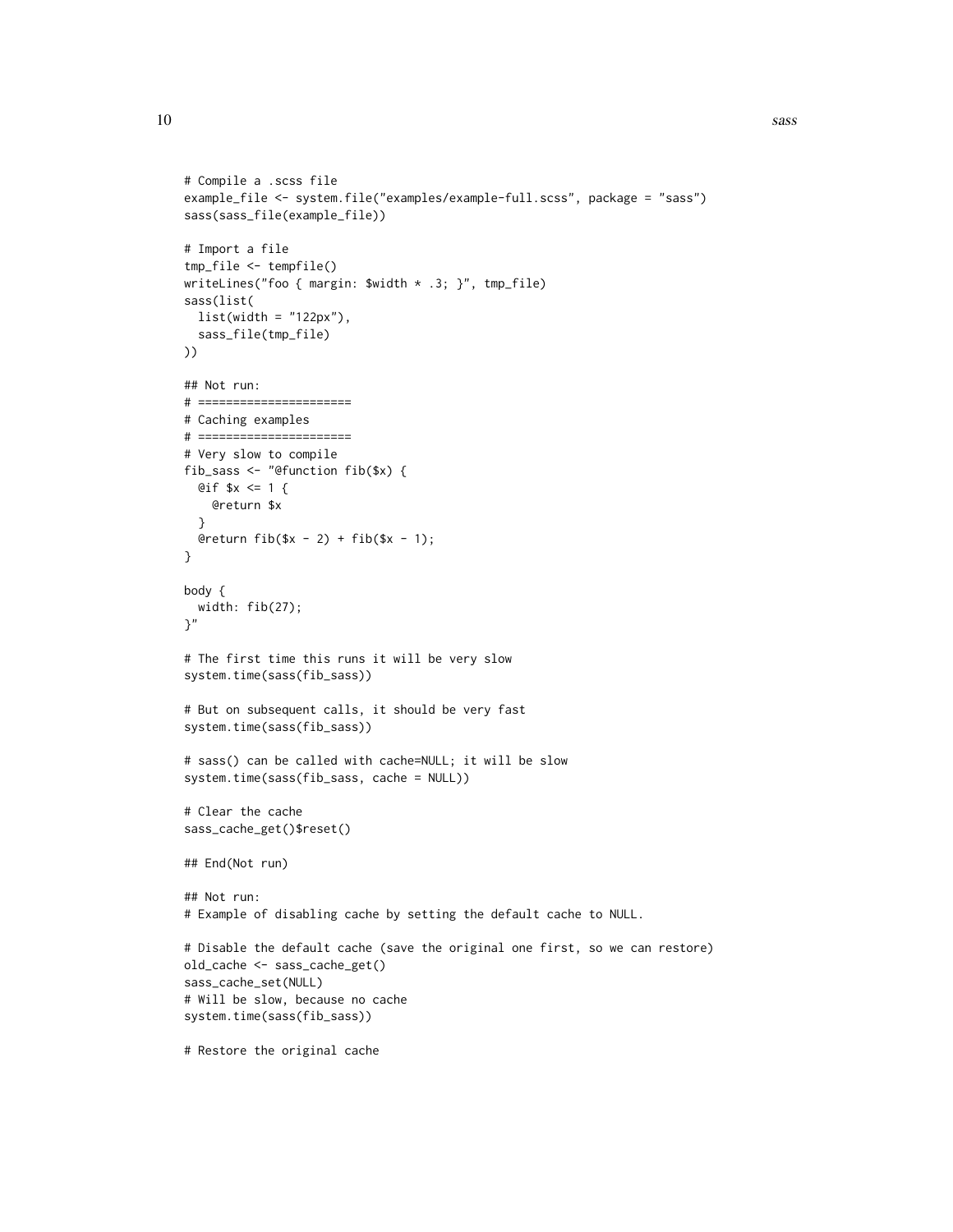## <span id="page-10-0"></span>sass\_cache\_get 11

sass\_cache\_set(old\_cache)

## End(Not run)

<span id="page-10-2"></span>sass\_cache\_get *Retrieve the default file cache*

#### Description

When caching is enabled, this function returns a [sass\\_file\\_cache\(\)](#page-10-1) object that [sass\(\)](#page-7-1)'s cache argument uses (by default) for caching Sass compilation. When caching is disabled (either by setting the sass.cache option to FALSE, NULL, or via [shiny::devmode\(\)](#page-0-0)), this function returns NULL (effectively telling [sass\(\)](#page-7-1) to not cache by default).

#### Usage

sass\_cache\_get()

#### Details

When caching is enabled, then this function returns a sass\_file\_cache() object that (by default) uses [sass\\_cache\\_context\\_dir\(\)](#page-0-0) for its directory. The directory can also be customized by providing the sass.cache option with either a filepath (as a string) or a full-blown sass\_file\_cache() object.

#### See Also

[sass\\_cache\\_get\\_dir\(\)](#page-0-0), [sass\(\)](#page-7-1)

<span id="page-10-1"></span>sass\_file\_cache *Create a file cache object*

#### Description

This creates a file cache which is to be used by sass for caching generated .css files.

#### Usage

```
sass_file_cache(dir, max_size = 40 \times 1024^2, max_age = Inf)
```

| dir      | The directory in which to store the cached files.                                                                                                              |
|----------|----------------------------------------------------------------------------------------------------------------------------------------------------------------|
| max_size | The maximum size of the cache, in bytes. If the cache grows past this size, the<br>least-recently-used objects will be removed until it fits within this size. |
| max_age  | The maximum age of objects in the cache, in seconds. The default is one week.                                                                                  |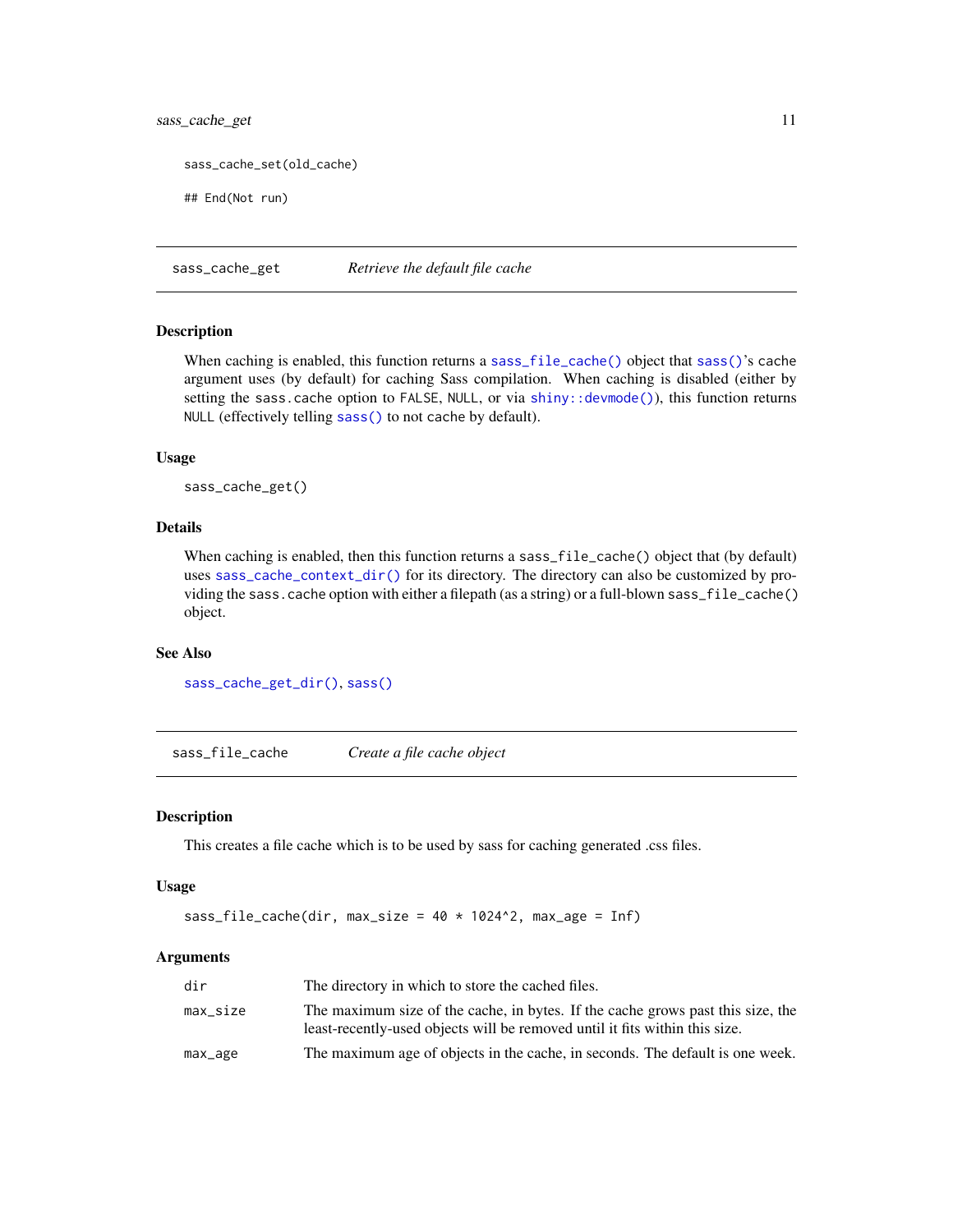## <span id="page-11-0"></span>Value

A [FileCache](#page-0-0) object.

## See Also

[sass\\_cache\\_get\(\)](#page-10-2), [sass\\_cache\\_context\\_dir\(\)](#page-0-0), [FileCache](#page-0-0)

## Examples

```
## Not run:
# Create a cache with the default settings
cache <- sass_file_cache(sass_cache_context_dir())
# Clear the cache
```
cache\$reset()

## End(Not run)

<span id="page-11-2"></span>sass\_import *Sass Import*

## <span id="page-11-1"></span>Description

Create an import statement to be used within your Sass file. See [https://sass-lang.com/documen](https://sass-lang.com/documentation/file.SASS_REFERENCE.html#import)tation/ [file.SASS\\_REFERENCE.html#import](https://sass-lang.com/documentation/file.SASS_REFERENCE.html#import) for more details.

## Usage

sass\_import(input, quote = TRUE)

sass\_file(input)

## Arguments

| input | Character string to be placed in an import statement.                                        |
|-------|----------------------------------------------------------------------------------------------|
| auote | Logical that determines if a double quote is added to the import value. Defaults<br>to TRUE. |

## Details

sass\_file() adds extra checks to make sure an appropriate file path exists given the input value. Note that the LibSass compiler expects .sass files to use the Sass Indented Syntax.

#### Value

Fully defined Sass import string.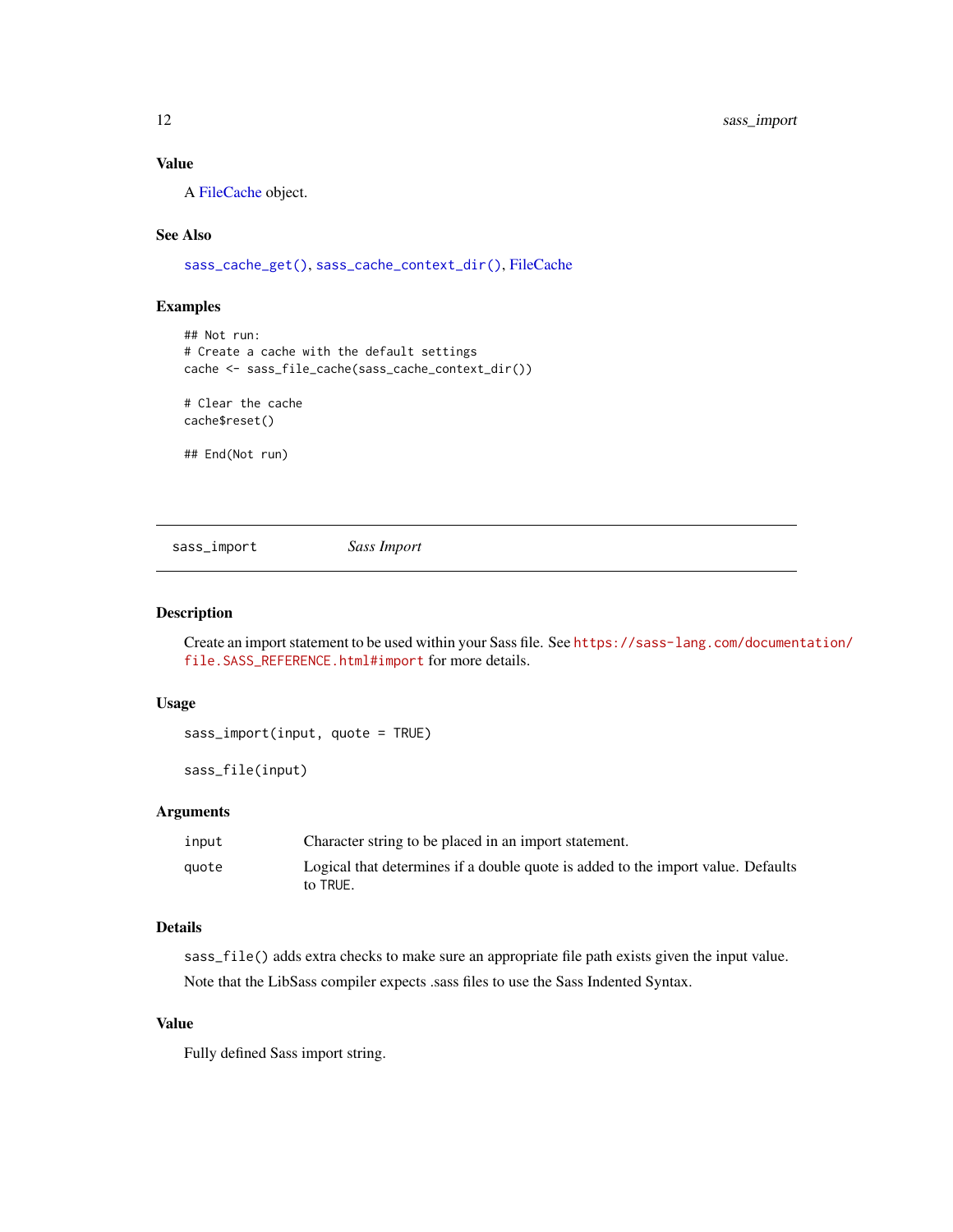## <span id="page-12-0"></span>sass\_layer 13

#### Examples

```
sass_import("foo")
sass_import("$foo", FALSE)
tmp_scss_file <- tempfile(fileext = ".scss")
writeLines("$color: red; body{ color: $color; }", tmp_scss_file)
sass_file(tmp_scss_file)
sass(sass_file(tmp_scss_file))
```
<span id="page-12-1"></span>

#### sass\_layer *Bundling Sass layers*

#### <span id="page-12-2"></span>Description

Sass layers provide a way to package Sass variables, rules, functions, and mixins in a structured and composable way that follows best Sass practices. Most importantly, when multiple sass\_layer() are combined into a sass\_bundle(), variable defaults for later layers are placed *before* earlier layers, effectively 'new' defaults through all the 'old' defaults.

#### Usage

```
sass_layer(
  functions = NULL,
  defaults = NULL,mixins = NULL,
  rules = NULL,
  html_deps = NULL,
  file_attachments = character(0),
  declarations = NULL,
  tags = NULL
)
sass_layer_file(file)
sass_bundle(...)
sass_bundle_remove(bundle, name)
is_sass_bundle(x)
```
#### Arguments

functions [as\\_sass\(\)](#page-1-1) input intended for [Sass functions.](https://rstudio.github.io/sass/articles/sass.html#functions-1) Functions are placed before defaults so that variable definitions may make use of functions.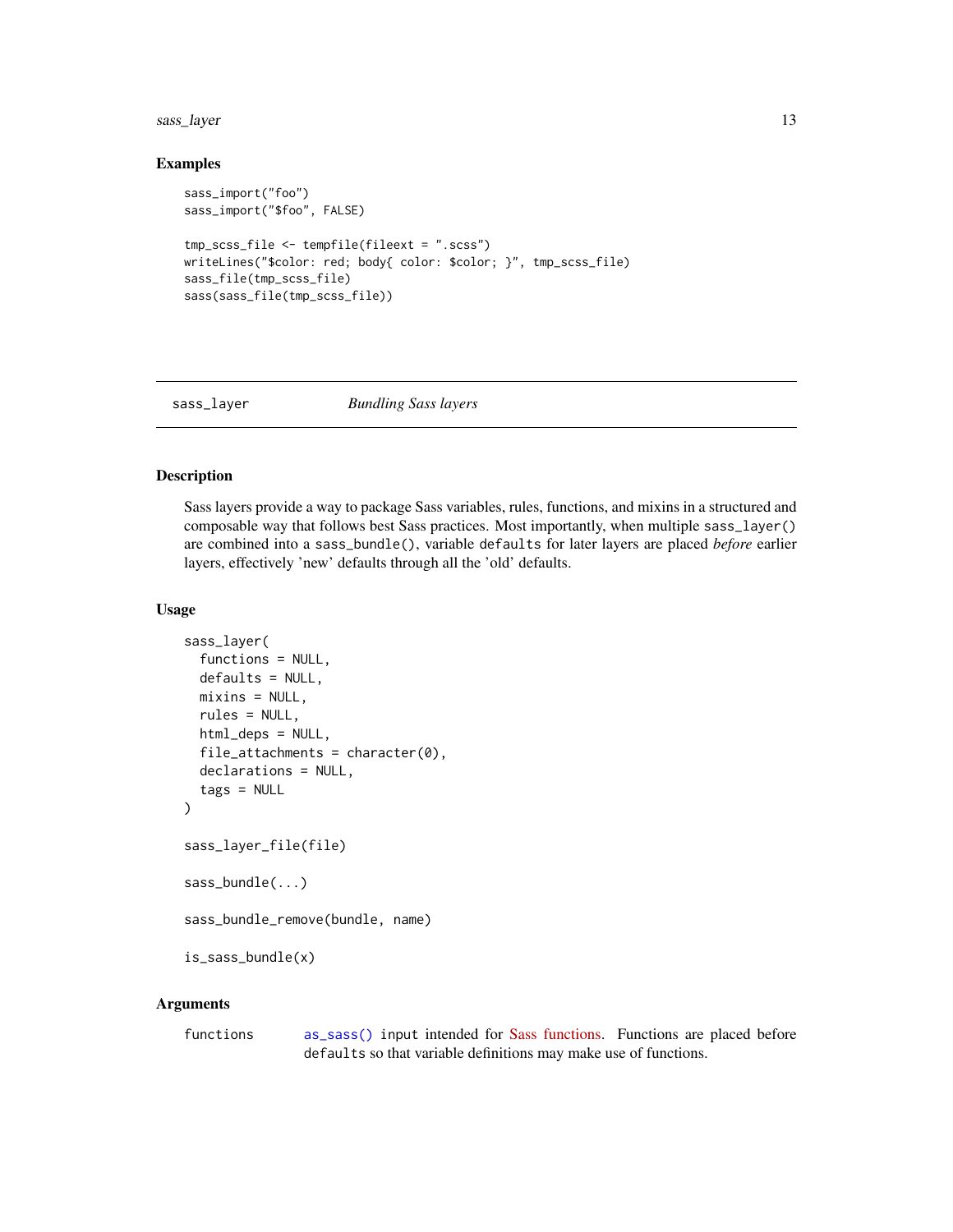<span id="page-13-0"></span>

| defaults         | as_sass() input intended for variable defaults. These variable defaults after<br>placed after functions but before mixins. When multiple layers are combined<br>in a sass_bundle(), defaults are merged in reverse order; that is, sass_bundle(layer1, layer2)<br>will include layer2\$defaults before layer1\$defaults.                  |
|------------------|-------------------------------------------------------------------------------------------------------------------------------------------------------------------------------------------------------------------------------------------------------------------------------------------------------------------------------------------|
| mixins           | as_sass() input intended for Sass mixins. Mixins are placed after defaults,<br>but before rules.                                                                                                                                                                                                                                          |
| rules            | as_sass() input intended for Sass rules. Rules are placed last (i.e., after<br>functions, defaults, and mixins).                                                                                                                                                                                                                          |
| html_deps        | An HTML dependency (or a list of them). This dependency gets attached to the<br>return value of sass()/as_sass().                                                                                                                                                                                                                         |
| file_attachments |                                                                                                                                                                                                                                                                                                                                           |
|                  | A named character vector, representing file assets that are referenced (using rel-<br>ative paths) from the sass in this layer. The vector names should be a relative<br>path, and the corresponding vector values should be absolute paths to files or di-                                                                               |
|                  | rectories that exist; at render time, each value will be copied to the relative path<br>indicated by its name. (For directories, the <i>contents</i> of the source directory will                                                                                                                                                         |
|                  | be copied into the destination directory; the directory itself will not be copied.)                                                                                                                                                                                                                                                       |
|                  | You can also omit the name, in which case that file or directory will be copied<br>directly into the output directory.                                                                                                                                                                                                                    |
| declarations     | Deprecated, use functions or mixins instead.                                                                                                                                                                                                                                                                                              |
| tags             | Deprecated. Preserve meta information using a key in sass_bundle(KEY =<br>val). preserve simple metadata as layers are merged.                                                                                                                                                                                                            |
| file             | file path to a .scss file.                                                                                                                                                                                                                                                                                                                |
| .                | A collection of sass_layer()s and/or objects that as_sass() understands. Ar-<br>guments should be provided in reverse priority order: defaults, declarations, and<br>rules in later layers will take precedence over those of previous layers. Non-<br>layer values will be converted to layers by calling sass_layer (rules = $\dots$ ). |
| bundle           | Output value from sass_layer() or sass_bundle()                                                                                                                                                                                                                                                                                           |
| name             | If a Sass layer name is contained in name, the matching Sass layer will be re-<br>moved from the bundle                                                                                                                                                                                                                                   |
| х                | object to inspect                                                                                                                                                                                                                                                                                                                         |
|                  |                                                                                                                                                                                                                                                                                                                                           |

## Functions

- sass\_layer: Compose the parts of a single Sass layer. Object returned is a sass\_bundle() with a single Sass layer
- sass\_layer\_file: Read in a . scss file with parse special /\*-- scss:(functions|defaults|rules|mixins) --\*/ comments as relevant sections of a sass\_layer().
- sass\_bundle: Collect sass\_bundle() and/or sass\_layer() objects. Unnamed Sass bundles will be concatenated together, preserving their internal name structures. Named Sass bundles will be condensed into a single Sass layer for easier removal from the returned Sass bundle.
- sass\_bundle\_remove: Remove a whole sass\_layer() from a sass\_bundle() object.
- is\_sass\_bundle: Check if x is a Sass bundle object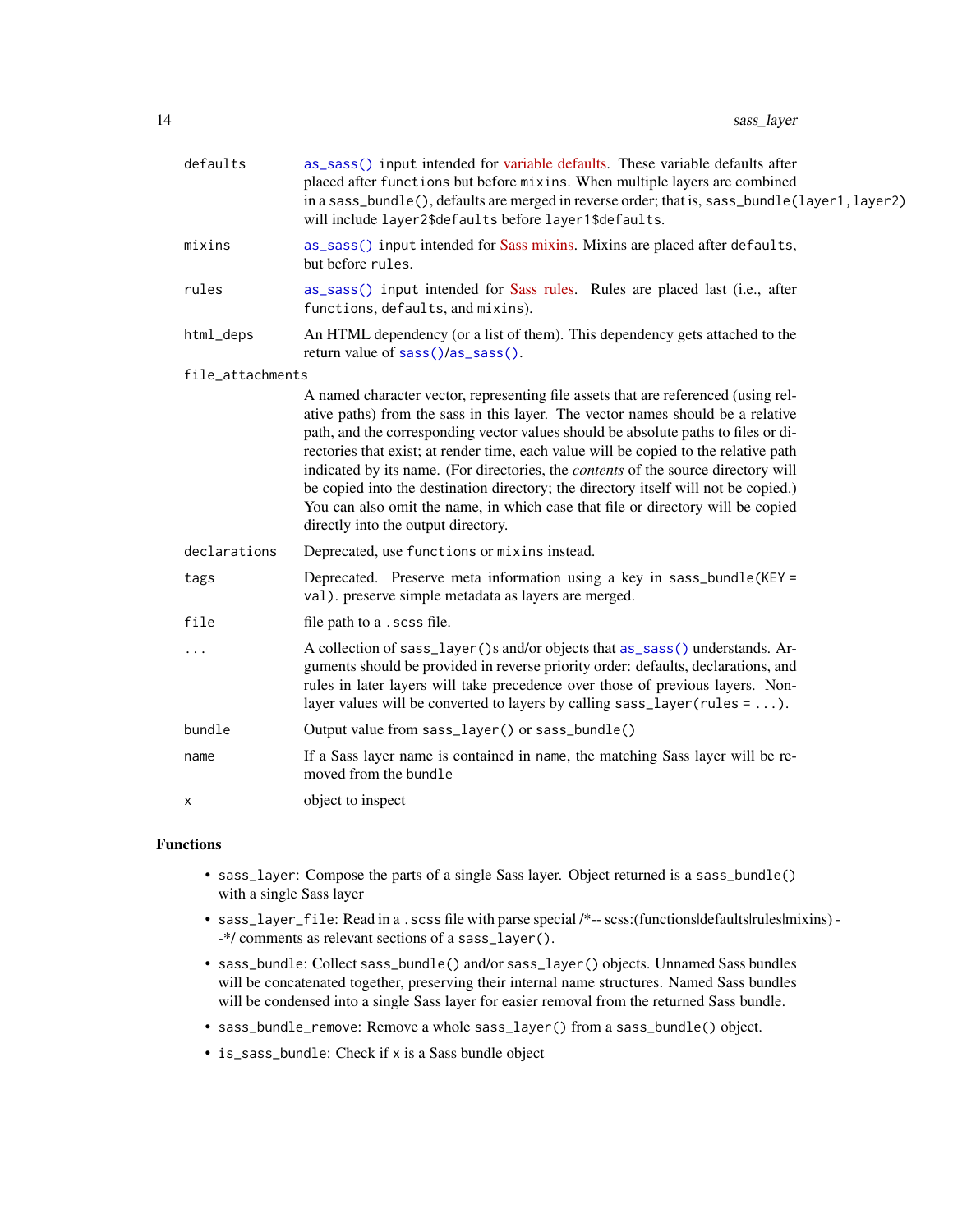#### <span id="page-14-0"></span>sass\_options 15

```
blue <- list(color = "blue !default")
red <- list(color = "red !default")
green <- list(color = "green !default")
# a sass_layer() by itself is not very useful, it just defines some
# SASS to place before (defaults) and after (rules)
core \leq sass_layer(defaults = blue, rules = "body { color: $color; }")
core
sass(core)
# However, by stacking sass_layer()s, we have ability to place
# SASS both before and after some other sass (e.g., core)
# Here we place a red default _before_ the blue default and export the
# color SASS variable as a CSS variable _after_ the core
red_layer <- sass_layer(red, rules = ":root{ --color: #{$color}; }")
sass(sass_bundle(core, red_layer))
sass(sass_bundle(core, red_layer, sass_layer(green)))
# Example of merging layers and removing a layer
# Remember to name the layers that are removable
core_layers <- sass_bundle(core, red = red_layer, green = sass_layer(green))
core_layers # pretty printed for console
core_slim <- sass_bundle_remove(core_layers, "red")
sass(core_slim)
# File attachment example: Create a checkboard pattern .png, then
# use it from a sass layer
tmp_png <- tempfile(fileext = ".png")
grDevices::png(filename = tmp_png, width = 20, height = 20,bg = "transparent", antialias = "none")par(max = rep\_len(0, 4), xaxs = "i", yaxs = "i")plot.new()
rect(c(\emptyset, 0.5), c(\emptyset, 0.5), c(\emptyset.5, 1), c(\emptyset.5, 1), col = "#00000044", border=NA)dev.off()
layer <- sass_layer(
  rules = ".bg-check { background-image: url(images/demo_checkboard_bg.png) }",
  file_attachments = c("images/demo_checkboard_bg.png" = tmp_png)
\lambdaoutput_path <- tempfile(fileext = ".css")
sass(layer, output = output_path, write_attachments = TRUE)
```
<span id="page-14-1"></span>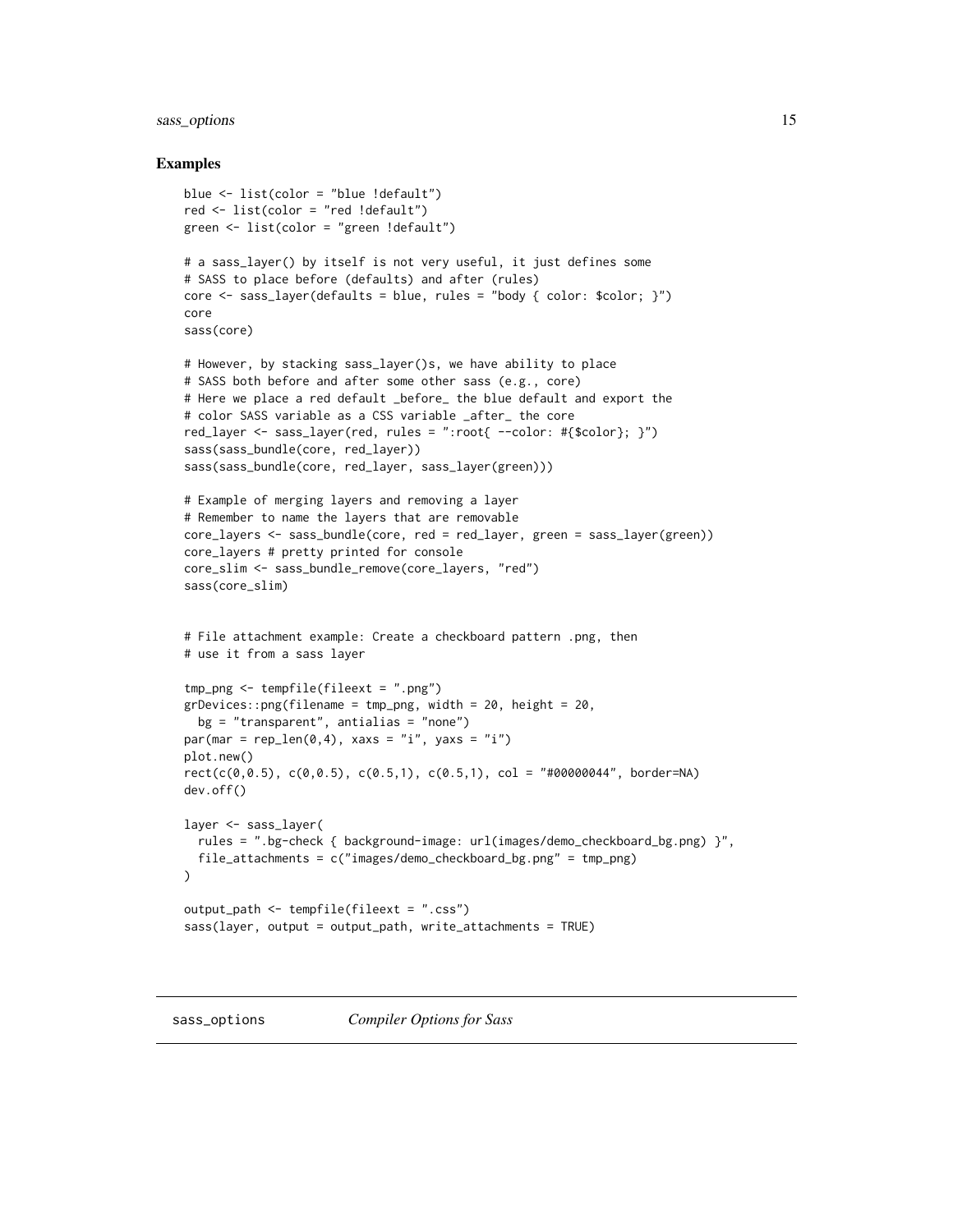## Description

Specify compiler options for [sass\(\)](#page-7-1). To customize options, either provide sass\_options() directly to a [sass\(\)](#page-7-1) call or set options globally via sass\_options\_set(). When shiny::devmode() is enabled, sass\_options\_get() defaults source\_map\_embed and source\_map\_contents to TRUE.

#### Usage

```
sass_options(
 precision = 5,
 output_style = "expanded",
  indented_syntax = FALSE,
  include_path = "",
  source_comments = FALSE,
  indent_type = "space",
  indent_width = 2,
  linefeed = "lf",
  output<sub>-path</sub> = ",
  source_map_file = "",
 source_map\_root = "",
  source_map_embed = FALSE,
  source_map_contents = FALSE,
 omit_source_map_url = FALSE
\mathcal{L}sass_options_get(...)
```
sass\_options\_set(...)

| precision       | Number of decimal places.                                                                                                                                                                                    |
|-----------------|--------------------------------------------------------------------------------------------------------------------------------------------------------------------------------------------------------------|
| output_style    | Bracketing and formatting style of the CSS output. Possible styles: "nested",<br>"expanded", "compact", and "compressed".                                                                                    |
| indented_syntax |                                                                                                                                                                                                              |
|                 | Enables the compiler to parse Sass Indented Syntax in strings. Note that the<br>compiler automatically overrides this option to TRUE or FALSE for files with<br>sass and .scss file extensions respectively. |
| include_path    | Vector of paths used to resolve @import. Multiple paths are possible using a<br>character vector of paths.                                                                                                   |
| source_comments |                                                                                                                                                                                                              |
|                 | Annotates CSS output with line and file comments from Sass file for debugging.                                                                                                                               |
| indent_type     | Specifies the indent type as "space" or "tab".                                                                                                                                                               |
| indent_width    | Number of tabs or spaces used for indentation. Maximum 10.                                                                                                                                                   |
| linefeed        | Specifies how new lines should be delimited. Possible values: "1f", "cr",<br>"lfcr", and "crlf".                                                                                                             |
| output_path     | Specifies the location of the output file. Note: this option will not write the file<br>on disk. It is only for internal reference with the source map.                                                      |

<span id="page-15-0"></span>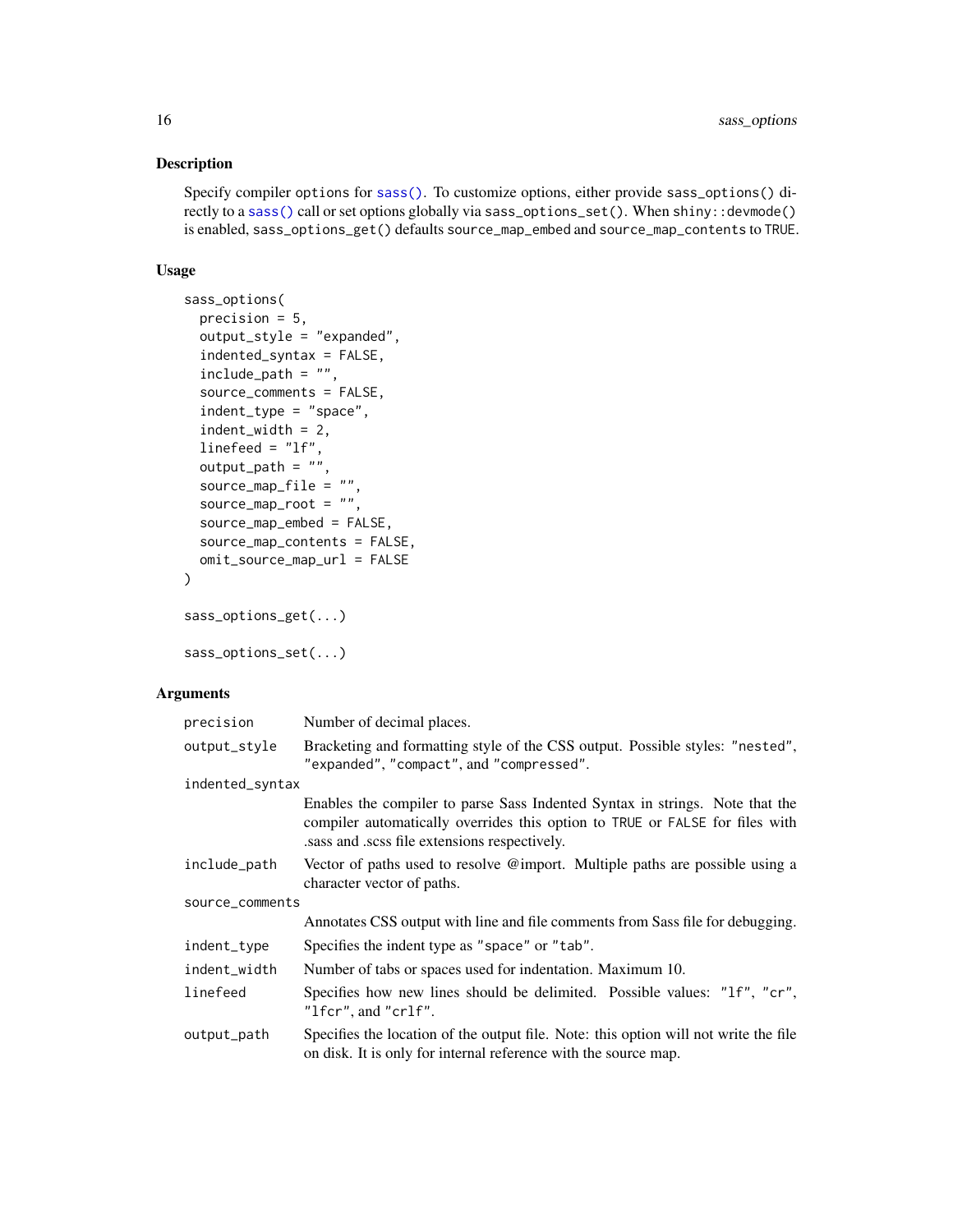## <span id="page-16-0"></span>sass\_partial 17

| source_map_file     |                                                                                                                  |
|---------------------|------------------------------------------------------------------------------------------------------------------|
|                     | Specifies the location for Sass to write the source map.                                                         |
| source_map_root     |                                                                                                                  |
|                     | Value will be included as source root in the source map information.                                             |
| source_map_embed    |                                                                                                                  |
|                     | Embeds the source map as a data URI.                                                                             |
| source_map_contents |                                                                                                                  |
|                     | Includes the contents in the source map information.                                                             |
| omit_source_map_url |                                                                                                                  |
|                     | Disable the inclusion of source map information in the output file. Note: must<br>specify output_path when TRUE. |
| $\cdot$             | arguments to sass_options(). For sass_options_set(), the following val-<br>ues are also acceptable:              |
|                     | • NULL, clearing the global options.                                                                             |
|                     | • Return value of sass_options_get().                                                                            |

• Return value of sass\_options\_set().

## Value

List of Sass compiler options to be used with [sass\(\)](#page-7-1). For sass\_options\_set(), any previously set global options are returned.

```
x <- "foo { margin: 122px * .001; }"
sass(x)
# Provide options directly to sass()
sass(x, options = sass_options(precision = 1, output_style = "compact"))
# Or set some option(s) globally
old_options <- sass_options_set(precision = 1)
sass(x)
# Specify local options while also respecting global options
sass(x, options = sass_options_get(output_style = "compact"))
# Restore original state
sass_options_set(old_options)
```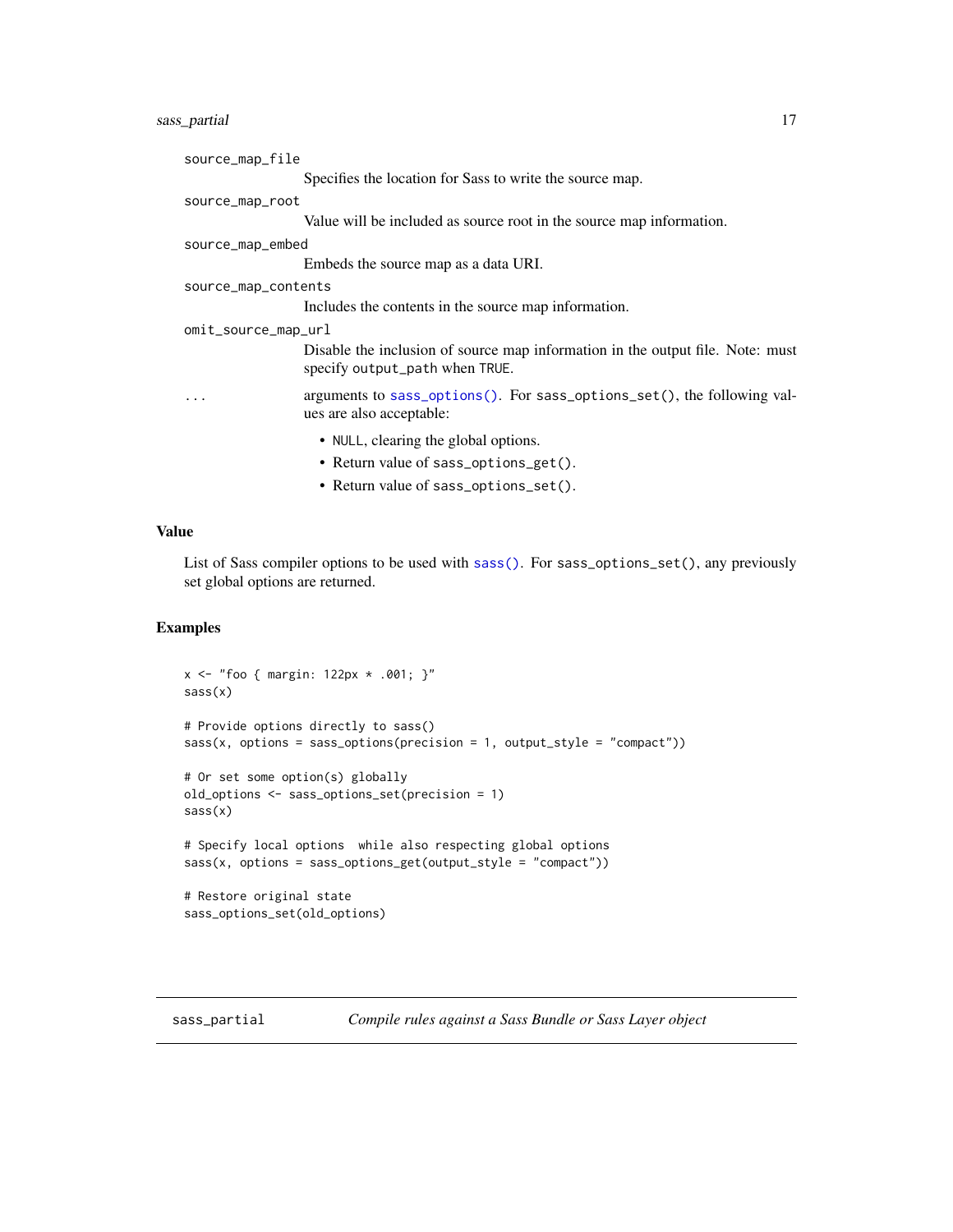## Description

Replaces the rules for a [sass\\_layer\(\)](#page-12-1) object with new rules, and compile it. This is useful when (for example) you want to compile a set of rules using variables derived from a theme, but you do not want the resulting CSS for the entire theme – just the CSS for the specific rules passed in.

## Usage

```
sass_partial(
  rules,
 bundle,
 options = sass_options_get(),
 output = NULL,write_attachments = NA,
 cache = sass_cache_get(),
  cache_key_extra = NULL
\lambda
```
#### Arguments

| rules             | A set of sass rules, which will be used instead of the rules from layer.                                                                                                                                                                                                                                                                                                                          |  |
|-------------------|---------------------------------------------------------------------------------------------------------------------------------------------------------------------------------------------------------------------------------------------------------------------------------------------------------------------------------------------------------------------------------------------------|--|
| bundle            | A sass_bundle() or sass_layer() object.                                                                                                                                                                                                                                                                                                                                                           |  |
| options           | Compiler sass_options().                                                                                                                                                                                                                                                                                                                                                                          |  |
| output            | Specifies path to output file for compiled CSS. May be a character string or<br>output_template()                                                                                                                                                                                                                                                                                                 |  |
| write_attachments |                                                                                                                                                                                                                                                                                                                                                                                                   |  |
|                   | If the input contains sass_layer() objects that have file attachments, and output<br>is not NULL, then copy the file attachments to the directory of output. (Defaults<br>to NA, which merely emits a warning if file attachments are present, but does not<br>write them to disk; the side-effect of writing extra files is subtle and potentially<br>destructive, as files may be overwritten.) |  |
| cache             | This can be a directory to use for the cache, a FileCache object created by<br>sass_file_cache(), or FALSE or NULL for no caching.                                                                                                                                                                                                                                                                |  |
| cache_key_extra   |                                                                                                                                                                                                                                                                                                                                                                                                   |  |
|                   | additional information to considering when computing the cache key.<br>This<br>should include any information that could possibly influence the resulting CSS<br>that isn't already captured by input. For example, if input contains something<br>like "@import sass_file.scss" you may want to include the file.mtime()                                                                         |  |

of sass\_file.scss (or, perhaps, a [packageVersion\(\)](#page-0-0) if sass\_file.scss is

## Examples

```
theme <- sass_layer(
  defaults = sass_file(system.file("examples/variables.scss", package = "sass")),
  rules = sass_file(system.file("examples/rules.scss", package = "sass"))
)
```
bundled with an R package).

<span id="page-17-0"></span>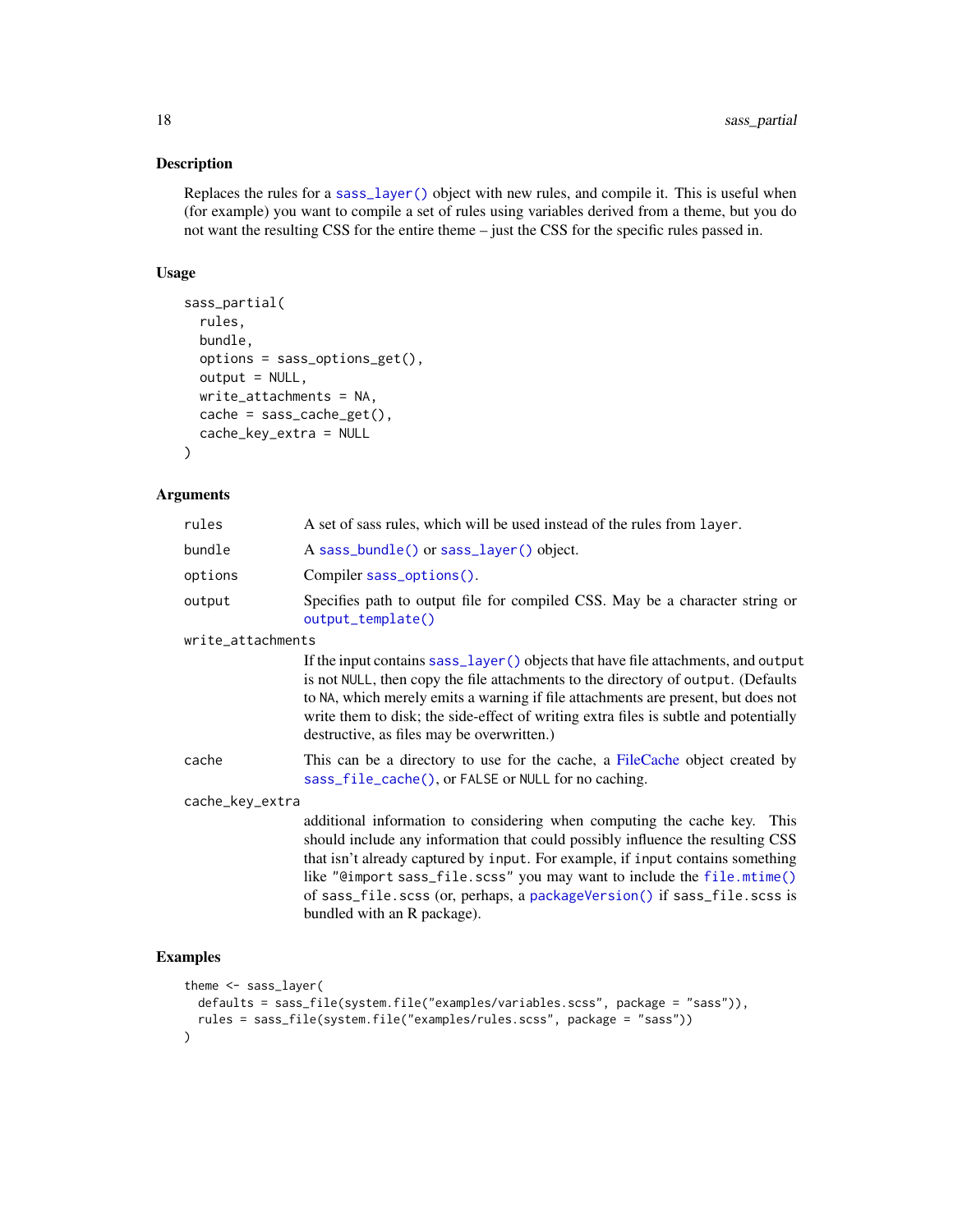## sass\_partial 19

# Compile the theme sass(theme)

# Sometimes we want to use the variables from the theme to compile other sass my\_rules <- ".someclass { background-color: \$bg; color: \$fg; }" sass\_partial(my\_rules, theme)